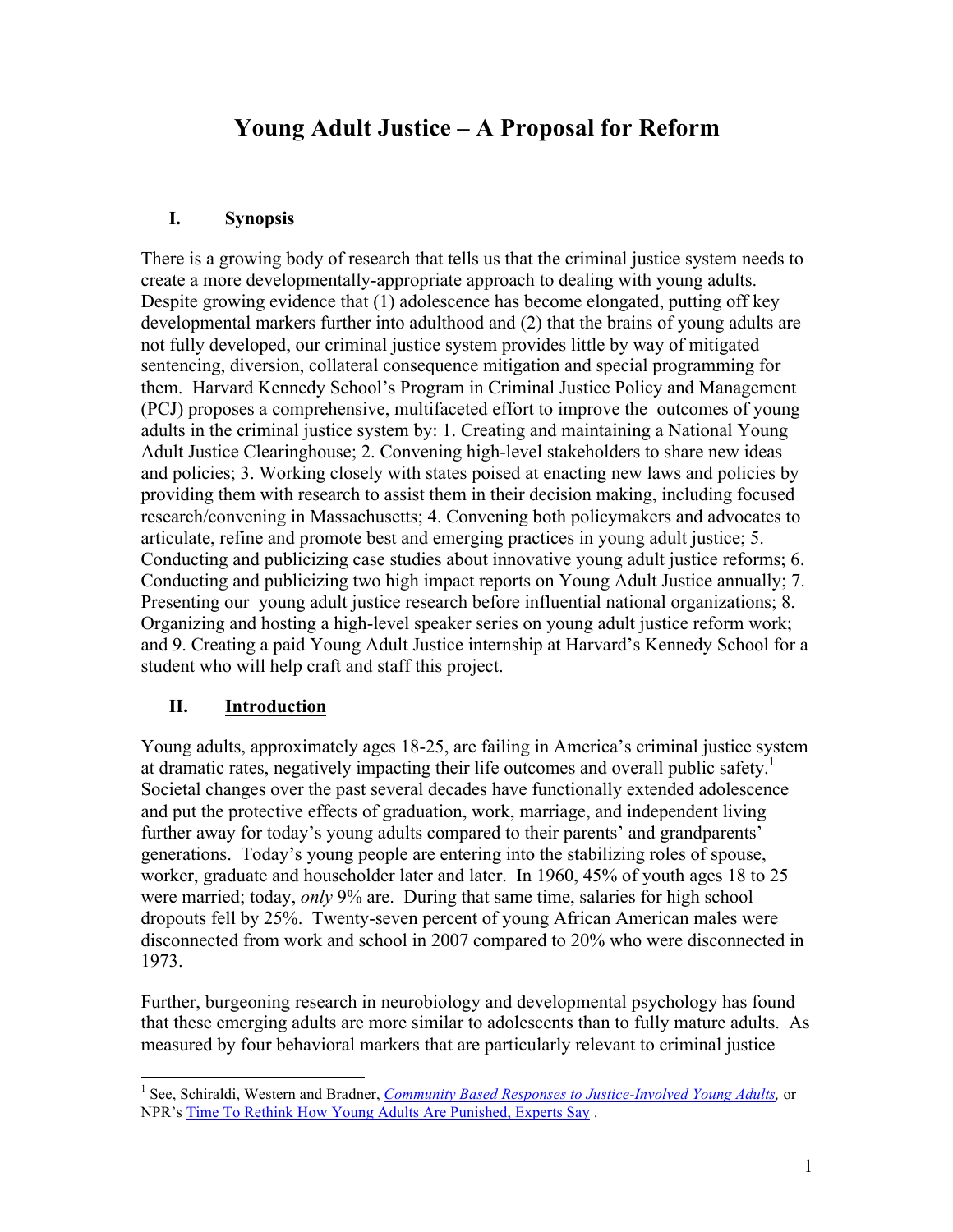involvement, such youth are more susceptible to peer influence, more volatile in emotional settings, less future-oriented, and greater risk takers.

There are also several pieces of good news about court-involved young people. For one, criminological and neurobiological research suggests that there is ample reason for hope regarding the future prospects of many court-involved young adults. Neuroscience suggests that young adults' brain plasticity is more vibrant than it will be at any future point in their lives. Criminological research shows that of all people who have a felony record, most first acquired that record before age 25. Moreover, most "age out" of criminal behavior after age 25. Put simply, young people are more malleable and there is reason to believe that their life trajectory can be changed, but only if they are not permanently hobbled by their interaction with the criminal justice system.

Second, although almost all of the policy experimentation in this area had come from Europe prior to this year, $\frac{2}{3}$  there has been significant policy activity in the US recently, with legislative and administrative reforms anticipated this coming year in Connecticut, Illinois, New York City, Massachusetts, Vermont and Washington, DC. Most notably – Dan Malloy, Connecticut Governor and President-elect of the Democratic Governors Association, recently proposed to raise the age of family court jurisdiction in Connecticut to 21 – with additional confidentiality and expungement protections available to young adults up to age 25, nearly identical to the recommendations proffered in PCJ's paper on the subject. Key legislators in Illinois and Vermont have similarly authored legislation to raise their juvenile courts' age of jurisdiction to 21, unheard of in the 117-year history of the juvenile court prior to this year.

Despite these recent hopeful U.S. policy initiatives, research and practical policy guidance about this critical population is hard to come by for U.S. practitioners and policymakers. There is very little published research on how changing the way in which we deal with court-involved 18-25 year olds can lead to better outcomes for these young people as they age out of these higher-crime years. Moreover, there is only limited (but growing) advocacy promoting this group as an identifiable cadre in need of improved services, supports and opportunities, as opposed to lengthy prison sentences. That advocacy and those legislative initiatives are also highly state-specific and isolated, with little cross-pollination or amplification.

#### **III. Proposal**

While there is nascent interest in how young people are being drawn into the criminal justice system at alarming rates, there is inadequate, if burgeoning, policy experimentation in the U.S. and insufficient research, advocacy, organizing, philanthropic activity, and legal system attention to this category of young people. In that sense, young adults stand in stark contrast to youth under age 18 handled in juvenile courts, where there are special laws, substantial research, advocacy, professional associations,

<sup>&</sup>lt;sup>2</sup> According to Dr. Ineke Pruin and Professor Frieder Dunkel in *Better in Europe*? four out of five European countries surveyed have special provisions in either juvenile or adult law regarding young adults and Council of Europe advisories recommend that young adults be treated like juveniles.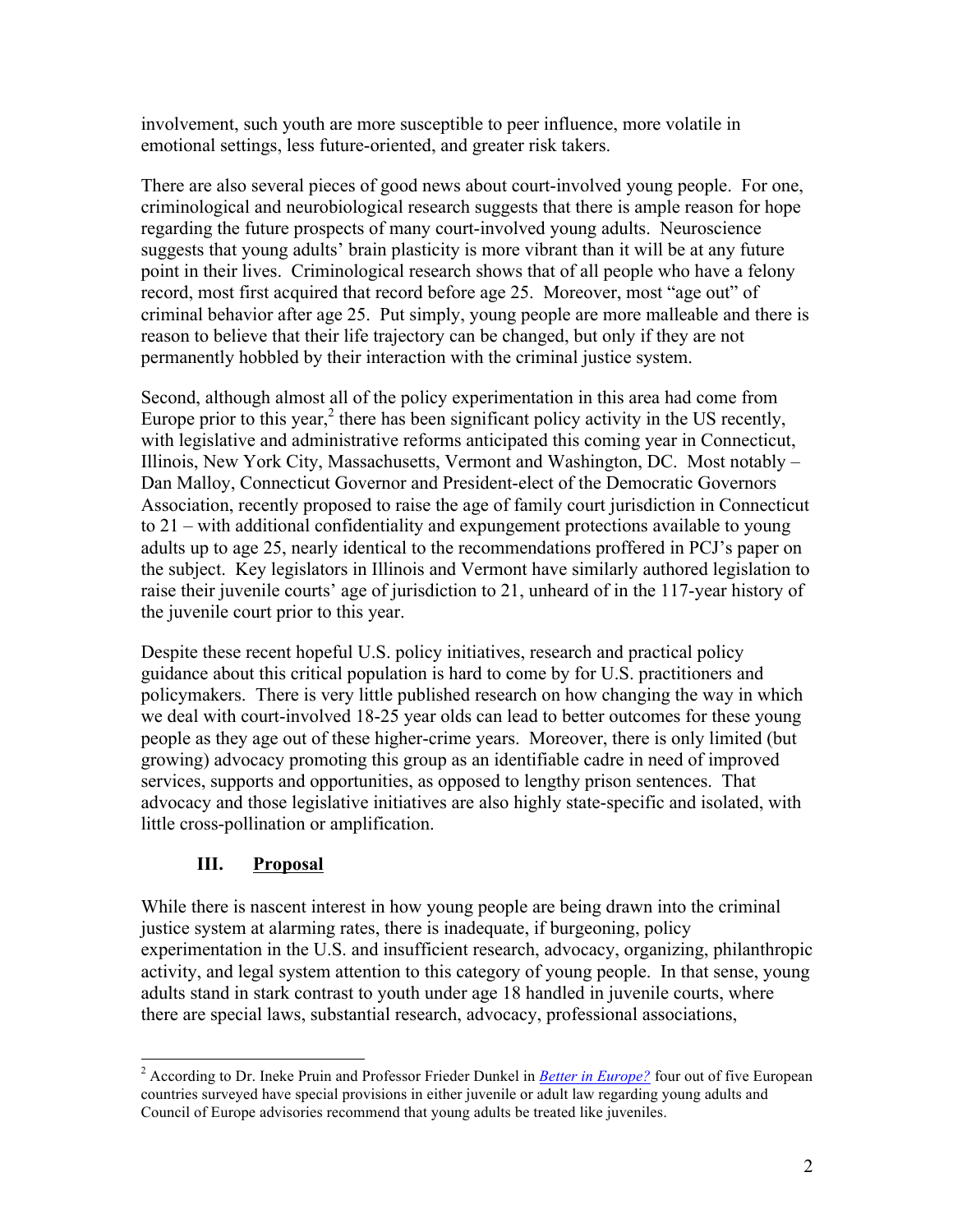philanthropic attention, and a well-established body of laws and case law defining and attending to "under-18s".

While there are many reasons for the different ways young adults and juveniles are treated at the hands of policy makers, researchers, advocates, and the legal system, one important reason is that the Progressive women of Hull House – Jane Addams, Lucy Flower and Julia Lathrop – who founded the juvenile court, very specifically defined adolescents under age 18 as the court's/system's "target audience." By extension, this defined those over 18 as *not* in the purview of that court and therefore, as fully mature adults in the eyes of the law. To dramatically, rather than incrementally, redefine emerging adults as a population in need of similar special, mitigated, individualized, nonincarcerative treatment, we are proposing a substantial effort to "brand" this age group and lay out a broad-based justification for a major re-conceptualization of how justice should be dispensed to this group of youthful individuals.

Toward those ends, PCJ proposes a multifaceted approach to initiating, organizing and significantly amplifying attention to court-involved young adults, an area in which no unifying entity currently exists. PCJ intends to work collaboratively to reduce incarceration and collateral consequences and improve outcomes among this critical age group. Under this collaborative, the following comprehensive set of activities will be undertaken:

- Conducting and publicizing two intensively researched case studies of states that have initiated substantial young adult justice reforms.
- Conducting, publishing and publicly promoting, high-impact research reports defining the challenges facing young adults, innovative approaches to address those challenges, and best and emerging practices regarding young adult justice.
- Convening a small but influential advisory group of "Young Adult Justice Advisors" to guide and advise this effort and leverage the strategies in this proposal through their networks.
- Creating/amplifying/maintain an online National Clearinghouse on Young Adult Justice to assemble and promulgate cutting edge research and emerging policies and practices on young adult justice.
- Annually convening key policy makers who are interested/involved in young adult justice reforms in their jurisdictions to enable them to share lessons learned and provide them with the research to help guide their decision making.
- Providing research and advice to states that are poised to enact changes to their young adult justice system.
- Presenting young adult justice research before associations that are influential in affecting criminal justice policy, including the National Governor's Association, the National Association of Counties, the National Conference of State Legislators, the National Justice Coalition, the National Juvenile Justice Coalition, the American Correctional Association, etc.
- Conducting a speaker series of three to four speakers annually who have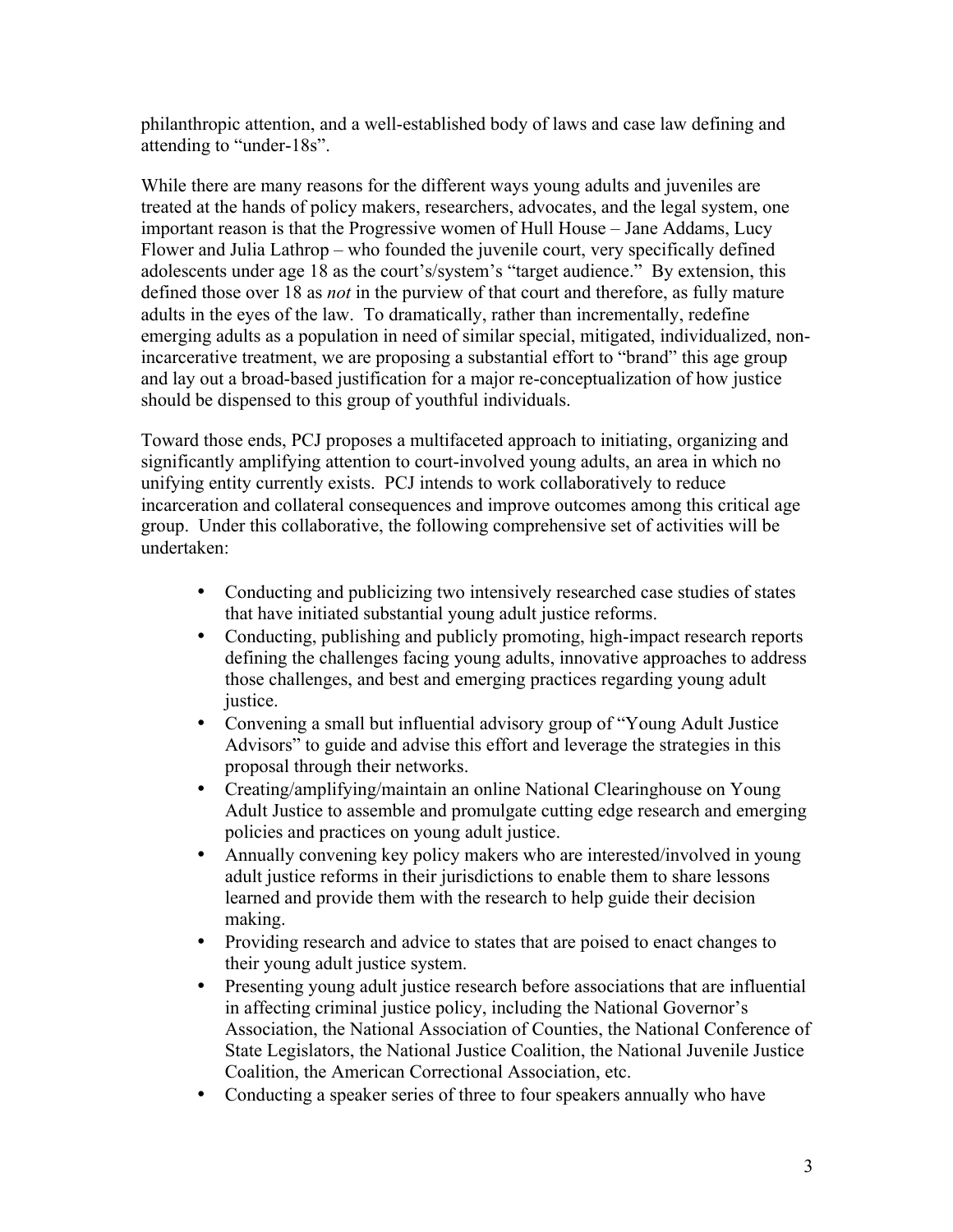substantially innovated in the young adult justice arena<sup>3</sup>.

- Creating an "Open Philanthropies Young Adult Justice Internship" at PCJ for a student who will assist in crafting and staffing this project.
- Researching, convening and developing policy with Massachusetts agencies to enact reforms resulting in young adults receiving a more developmentally appropriate justice system response.
- Convening national non-profit organizations and advocates through bi-annual convenings of national reform networks on a young adult justice reform agenda. These convenings, based in Washington, D.C., will engage national organizations, organizations with state-based networks.
- Developing a communications strategy to help amplify research and best practices developed on young adult justice reform, and strategically engage audiences to promote policy change.

These activities will serve several purposes. They will elevate the burgeoning research opportunity and ripening policy conversation about young adult justice reform to render it a viable option for policymakers, administrators and advocates. They will serve to give innovators evidence and a strong research base for enacting sound public policy in this area. They will create a learning community in which each individual innovator does not need to relive the mistakes others have made.

By so doing, these activities will create a "market" for improved research and public policy innovation regarding how the system deals with transition-aged adults. And, once that market is created, PCJ will be available to advise policy makers and NGOs in states seeking to create sound, research-based policy in this area.

### **III. Organizational Capacity**

**Harvard Kennedy School's Program in Criminal Justice Policy and Management** is uniquely situated to undertake this project. The PCJ has been a central influence on U.S. Criminal Justice Policy for decades. Its Chair and Principal Investigator for this project, Bruce Western, has been conducting research on the growth of U.S. incarceration rates, on racial disparity and on the consequences of incarceration for nearly twenty years. He was vice chair of the committee that produced the National Academy of Sciences report on incarceration, Principal Investigator of the current Harvard Executive Session on Community Corrections, and is currently the Principal Investigator of the Boston and New York City Reentry Studies, community-based longitudinal studies of prison releasees in the Boston and New York City areas. Building on his broader research on incarceration, Professor Western will oversee the research and writing in the project and guide the policy recommendations.

The Young Adult Justice Project at PCJ will be directed by Senior Research Fellow Vincent Schiraldi. Schiraldi came to the PCJ after a decade leading correctional and community correctional systems in New York City (Probation) and Washington, DC

 <sup>3</sup> Governor Malloy spoke at the Harvard Kennedy School on January 25 on his proposal to raise the age of juvenile court to 21.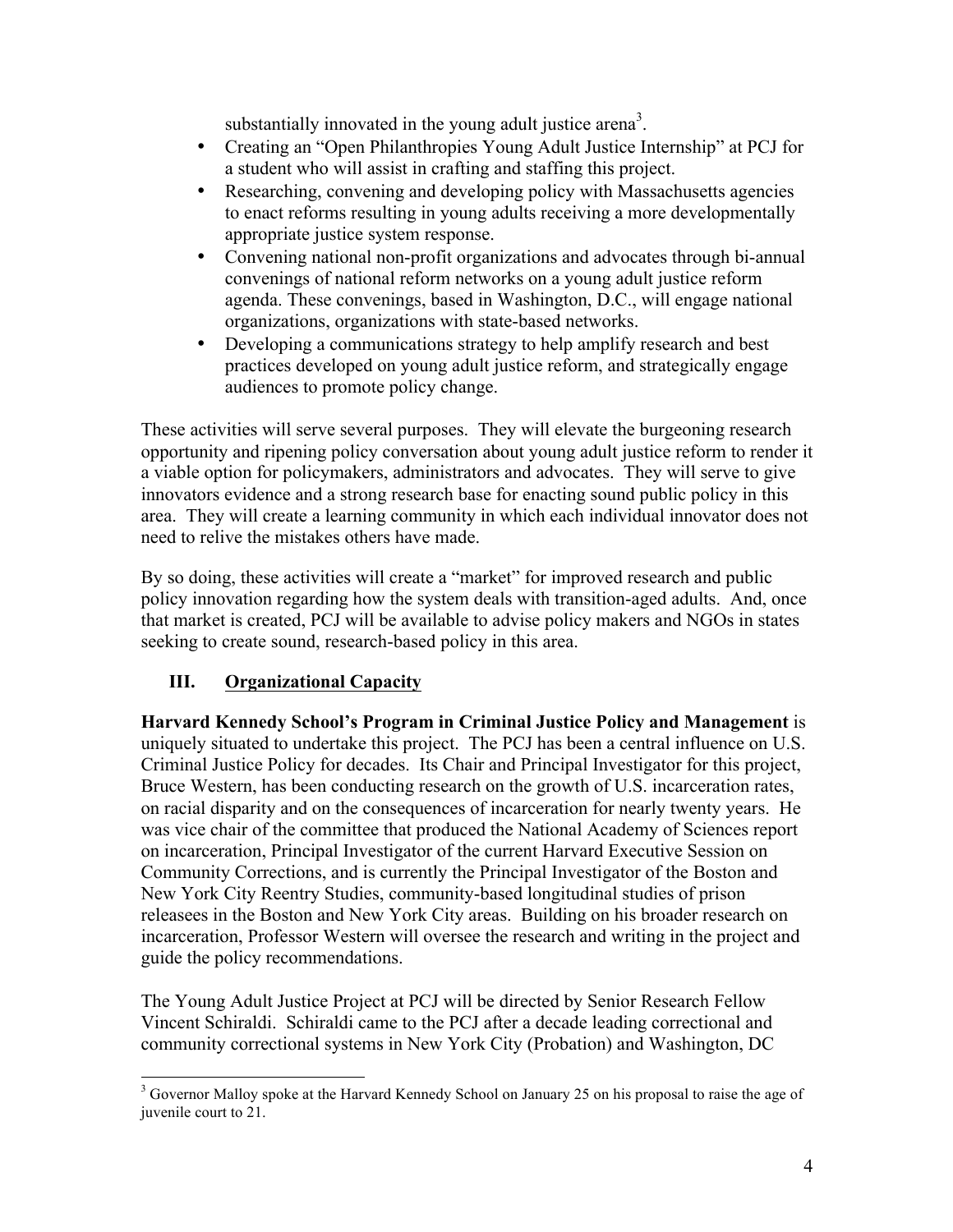(juvenile corrections). In both systems, he was responsible for dramatically reducing incarcerated populations and improving the decency and effectiveness with which his agency's clients were treated. Before his decade in government, Schiraldi founded and was executive director of two non-profit organizations, the Center on Juvenile and Criminal Justice and the Justice Policy Institute. Both specialized in using sophisticated media strategies to publicize research and advocacy about the deleterious impact of mass incarceration. Importantly, in all of these positions, Schiraldi served as a leading advocate and researcher for *both* juvenile justice and adult justice and has knowledge, experience and credibility in both "camps."

Over the past two years, Schiraldi has emerged as a leading voice researching young adult justice and advocating for progressive change. On September 8, 2015, Schiraldi and Western joined a diverse set of panelists at the Great Hall in the U.S. Department of Justice to present the paper they co-authored entitled *Community Based Reponses to Justice Involved Young Adults*. The event was attended by 300 key stakeholders and tuned-in to by over 5,000 observers on livestream*.* Opening Speakers included Attorney General Loretta Lynch and Cabinet Secretary Broderick Johnson.

Additionally, Schiraldi has presented on this subject before the U.S. Department of Justice, Office of Justice Programs Leadership Committee; Office of Juvenile Justice and Delinquency Prevention; National Academy of Sciences, Committee on Improving the Health, Safety and Well-Being of Young Adults; the National Association of Counties; *Catching up with Science,* a forum on young adults co-hosted by the Mayor's Office of Criminal Justice and John Jay College of Justice (organizer and presenter); the San Francisco Sentencing Commission; California's *Smart on Safety Summit;* the Youth Transition Funders Group; Columbia University; the American Probation and Parole Association; the Office of American States; the Illinois and Vermont Legislatures; Loyola University (Chicago) and a made a keynote presentation at the Transition to Adulthood Alliance's (T2A) Annual Conference (UK). The T2A keynote was combined with a study tour that Schiraldi organized in conjunction with the UK's Cadbury Foundation and Centre for Justice Innovation that brought New York City's Commissioners of Correction, Probation and Child Welfare and a high-ranking judge and district attorney to meet with their counterparts in London and tour young adult facilities in England and Germany. Schiraldi has also convened advocates and policy makers in Harvard and Chicago to discuss policy reforms in this area; hosted a delegation of Members of the UK's House of Parliament discussing this issue, and interviewed Governor Dannel P. Malloy of Connecticut before a packed audience and a widelyviewed webcast on his decision to raise the age of family court in Connecticut to 21.

Because of their unique perspective on how the criminal justice system works, PCJ hopes to recruit students, former students and young people who have personal experience with the criminal justice system to collaborate on and serve as research assistants for this project.